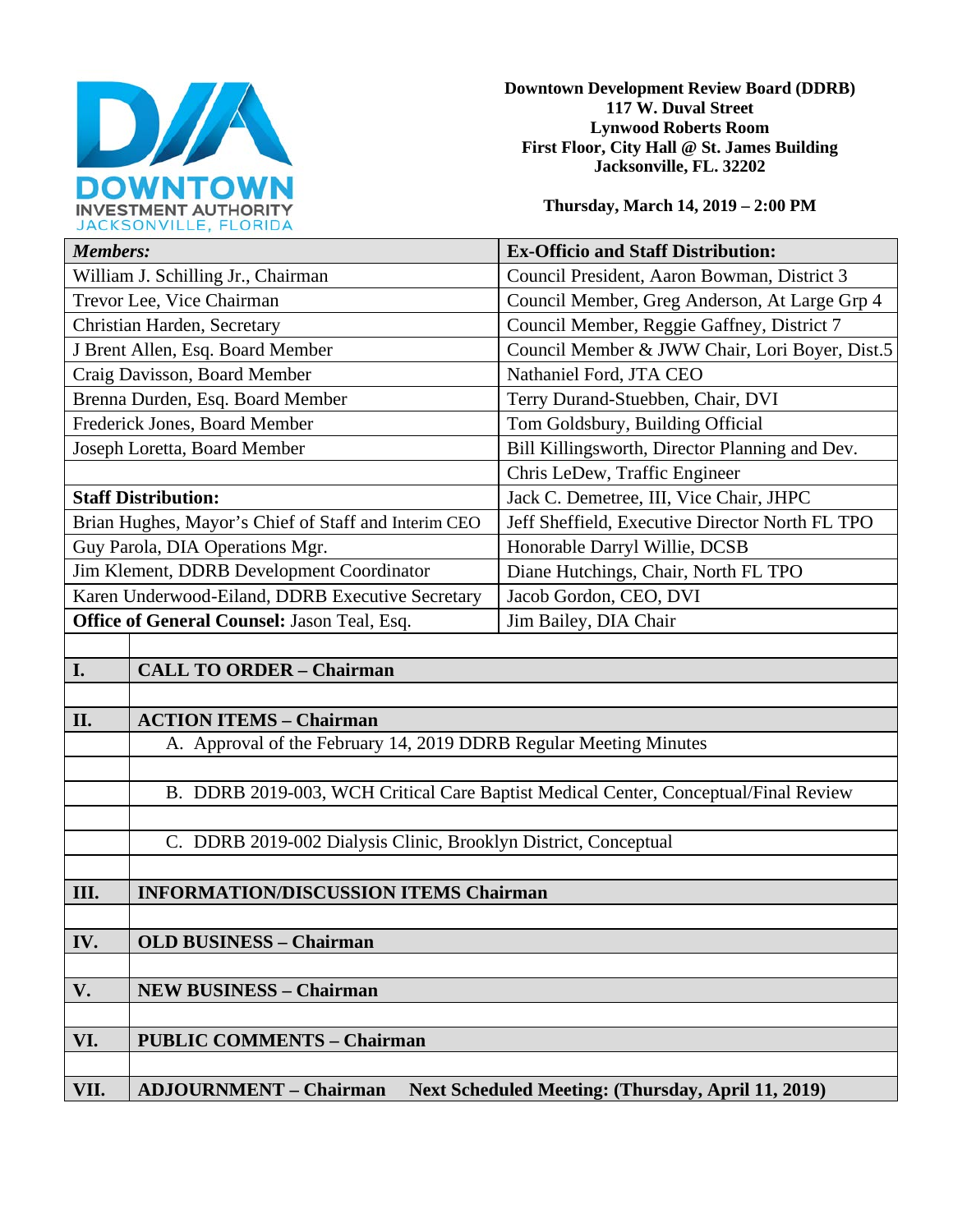

**Downtown Development Review Board (DDRB) City Hall at St. James Building, 117 W. Duval Street 1st Floor, Lynwood Roberts Room Jacksonville, FL. 32202** *Thursday, March 14, 2019 - 2:00 p.m.*

# *MEETING* **MINUTES**

**Board Members Present:** B. Schilling, Chair; C. Harden, Secretary; J. Brent Allen, Esq.; C. Davisson; B. Durden, Esq.; and J. Loretta

**Board Members Not Present:** T. Lee, Vice Chair and Frederick Jones

**DIA Staff Present:** Interim DIA CEO Brian Hughes; Guy Parola, Operations Manager, Jim Klement, Development Redevelopment Coordinator, Karen Underwood-Eiland, Executive Assistant

**Representing Office of the Mayor:** Dr. Johnny Gaffney

**Representing Office of City Council:** Greg Anderson, Council Member at-Large Group 4

**Representing Office of General Counsel:** Jason Teal, Esq.

# **I. CALL TO ORDER**

### **Meeting Convened: 2:03 p.m.**

Chairman Schilling called the meeting to order at 2:03p.m., and the members identified themselves for the record.

Chairman Schilling asked anyone wishing to speak on a particular project to complete a public speaker card and to provide them to Karen. He also reminded Board Members to disclose any ex-parte communication with any of the applicants presenting projects today or conflicts of interest prior to the item being addressed by the Board.

# **II. ACTION ITEMS**

# **A. APPROVAL OF THE FEBRUARY 14, 2019 DDRB MEETING MINUTES.**

**A MOTION WAS MADE BY BOARD MEMBER DURDEN AND SECONDED BY BOARD MEMBER LORETTA TO APPROVE THE FEBRUARY 14, 2019, DDRB MINUTES.** 

**THE MOTION PASSED UNANIMOUSLY 5-0-0.**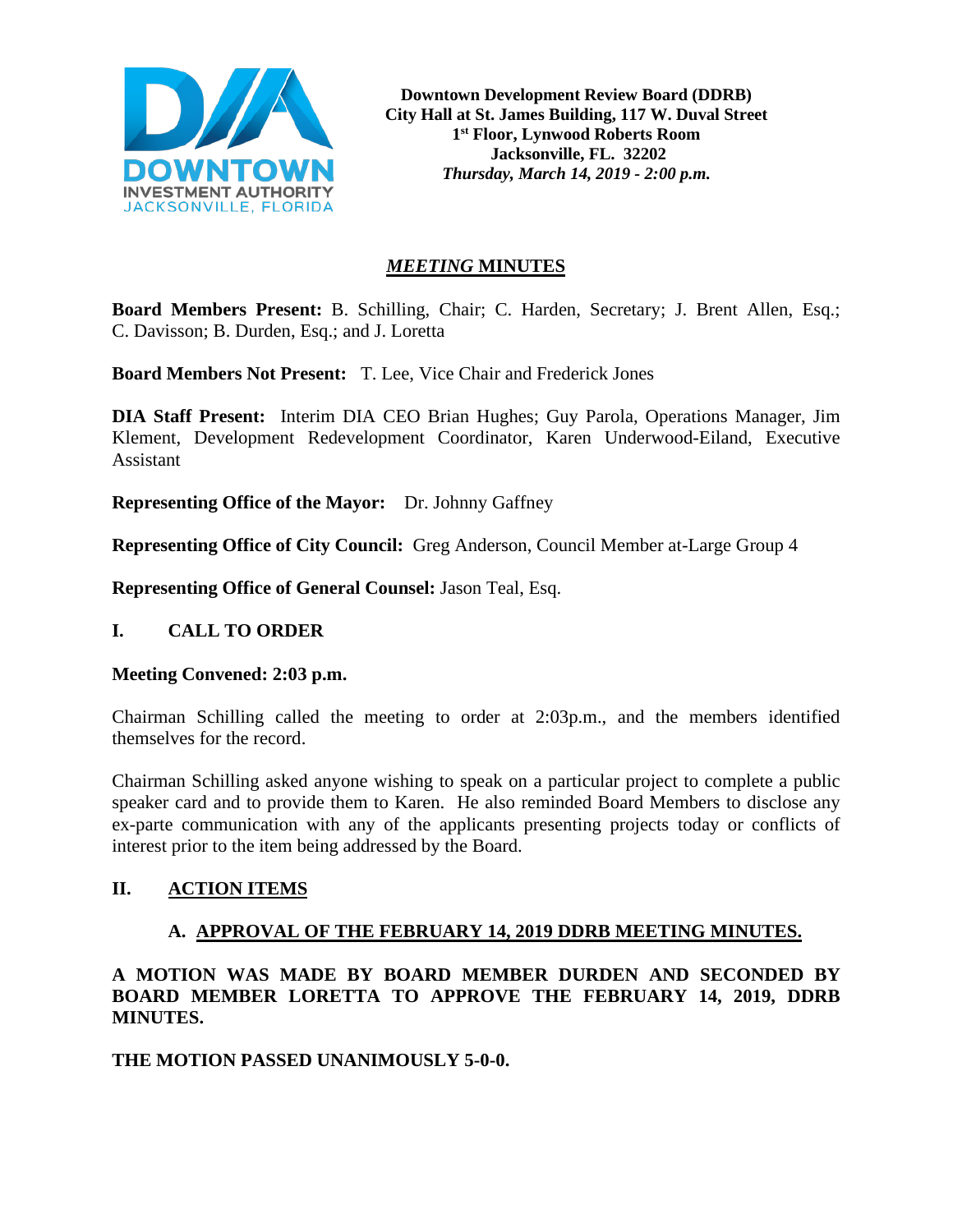Downtown Development Review Board (DDRB) – Regular Meeting Thursday, March 14, 2019 Page 2 of 5

Board Member Harden entered the proceedings at 2:06 p.m.

Chairman Schilling brought forth Resolution 2019-03-01.

#### **RESOLUTION 2019-03-01**

**A RESOLUTION OF THE DOWNTOWN DEVELOPMENT AND REVIEW BOARD ("DDRB") COMMENDING AND RECOGNIZING THE CONTRIBUTIONS OF MR. JIM KLEMENT TO THE DDRB AND FOR HIS DEDICATION AND SERVICE IN PROMOTING THE SUCCESSFUL REVITALIZATION AND REDEVELOPMENT OF DOWNTOWN JACKSONVILLE.**

## **A MOTION WAS MADE BY BOARD MEMBER HARDEN AND SECONDED BY BOARD MEMBER DURDEN APPROVING RESOLUTION 2019-03-01.**

#### **THE MOTION WAS APPROVED UNANIMOUSLY 6-0-0.**

Jim Klement stated that it was pleasure working with the City and thanked everyone for their support.

# **B. DDRB APPLICATION 2019-003 WCH CRITICAL CARE BAPTIST MEDICAL CENTER, CONCEPTUAL/FINAL REVIEW**

Chairman Schilling declared ex-parte communication and declared that he works with the firm Kimley-Horn, which is working on this project with Baptist. He recused himself from voting on the item and passed the gavel to Secretary Harden to lead as chair.

Board Member Allen Esq. disclosed that he represents Baptist in healthcare related projects and it would not affect anything on reviewing the application.

Jim Klement provided the staff review for DDRB Application 2019-003 Staff has a recommendation to approve the application for conceptual, final approval and deviations to approve the height of the building for an overall height of 125 feet. He noted that the project is the proposed construction of a new building in place of the recently demolished multi-story parking garage.

Acting Chairman Harden reported that he had a conversation with Mr. Parola earlier this week; there were a few items from the board's perspective that they are not trying to approve at this juncture.

Paul Harden, Law office of Paul Harden was present on behalf of the administration, the Board and Baptist Medical Center.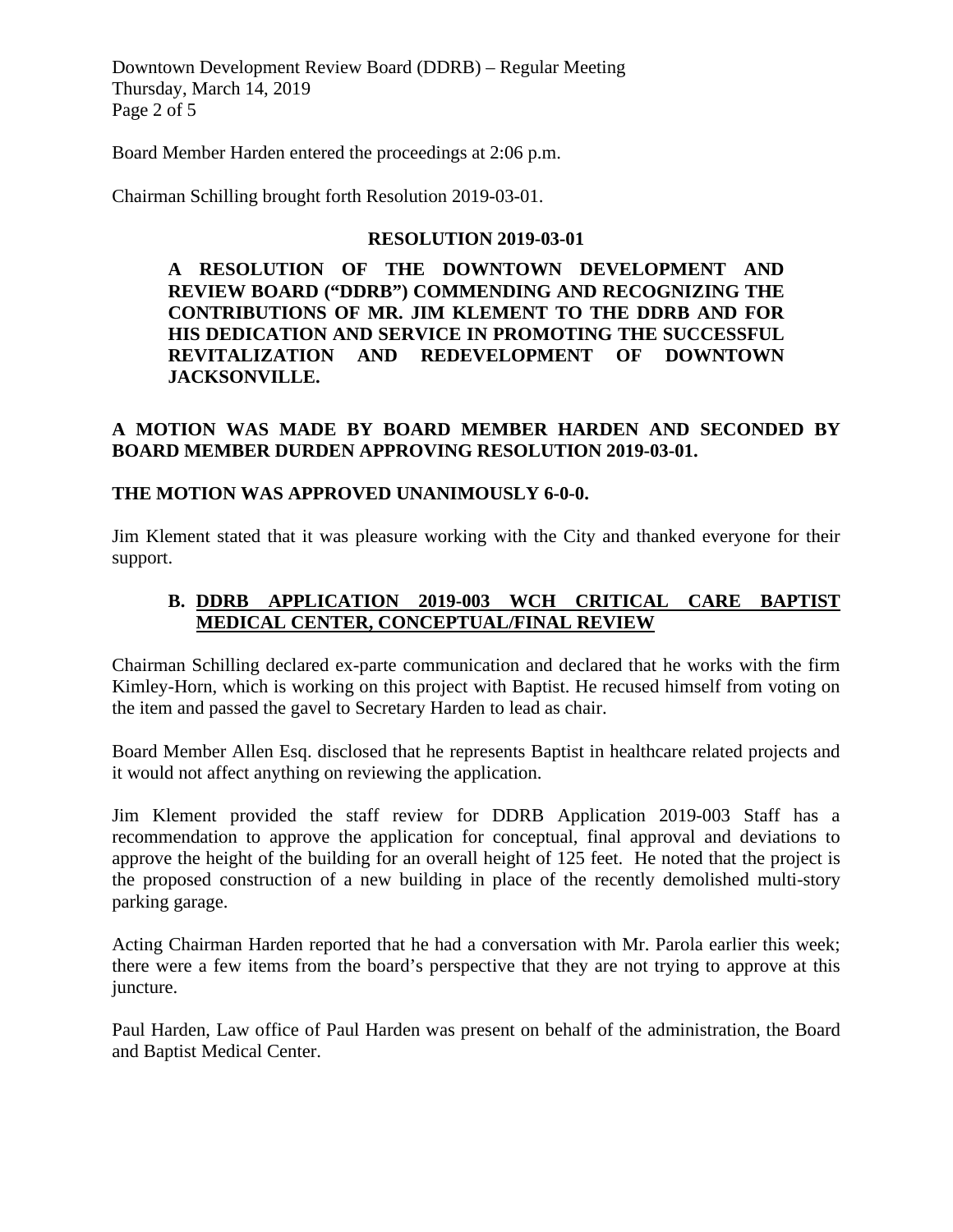Downtown Development Review Board (DDRB) – Regular Meeting Thursday, March 14, 2019 Page 3 of 5

Keith Tickell, Vice President of Strategic Assets/Real Estate at Baptist Health System Inc, Frank Brooks, Landscape Architect and Zach Lowe who has worked on the technical aspects were present.

Keith Tickell provided a presentation.

## **A MOTION WAS MADE BY BOARD MEMBER DAVISSON AND SECONDED BY BOARD MEMBER ALLEN FOR CONCEPTUAL APPROVAL OF DDRB APPLICATION 2019-003.**

**THE MOTION PASSED UNANIMOUSLY 5-0-1 (SCHILLING).** 

**A MOTION WAS MADE BY BOARD MEMBER LORETTA AND SECONDED BY BOARD MEMBER HARDEN APPROVING DDRB APPLICATION 2019-003 DEVIATIONS FINAL DEVIATION APPROVAL FOR AN OVERALL HEIGHT OF 125 FEET**

## **THE MOTION PASSED UNANIMOUSLY 5-0-1 (SCHILLING).**

# **A MOTION WAS MADE BY BOARD MEMBER ALLEN AND SECONDED BY BOARD MEMBER HARDEN APPROVING DDRB APPLICATION 2019-003 FINAL APPROVAL OF DEVELOPMENT PLANS**

### **THE MOTION PASSED UNANIMOUSLY 5-0-1 (SCHILLING).**

Board Member Harden passed the gavel back to Chairman Schilling.

# **C. DDRB 2019-002 DIALYSIS CLINIC, BROOKLYN DISTRICT, CONCEPTUAL APPROVAL**

Jim Klement provided the staff review for Application 2019-002. The applicant is requesting conceptual approval for a Dialysis Clinic development in the Brooklyn District, at the southeast quadrant of Park and Rosselle Streets.

Lara Diettrich was present and provided a presentation to the Board. Bert Brown, Property Owner was available for any questions. Mr. Dwight Morgan, administrator for the local facility on Union Street, Eric Lycke, Landscape Architect and Mr. McNab were also present.

Jason Teal pointed out the choices for approval.

A lengthy conversation ensued regarding the conceptual approval. The final DDRB approval will be held on April 11, 2019. Guy Parola reported if everything was in by March 19, 2019.

Lara Diettrich requested to come back before DDRB on Thursday May 9, 2019 to continue with the vote of approval with conditions based on staff requirements.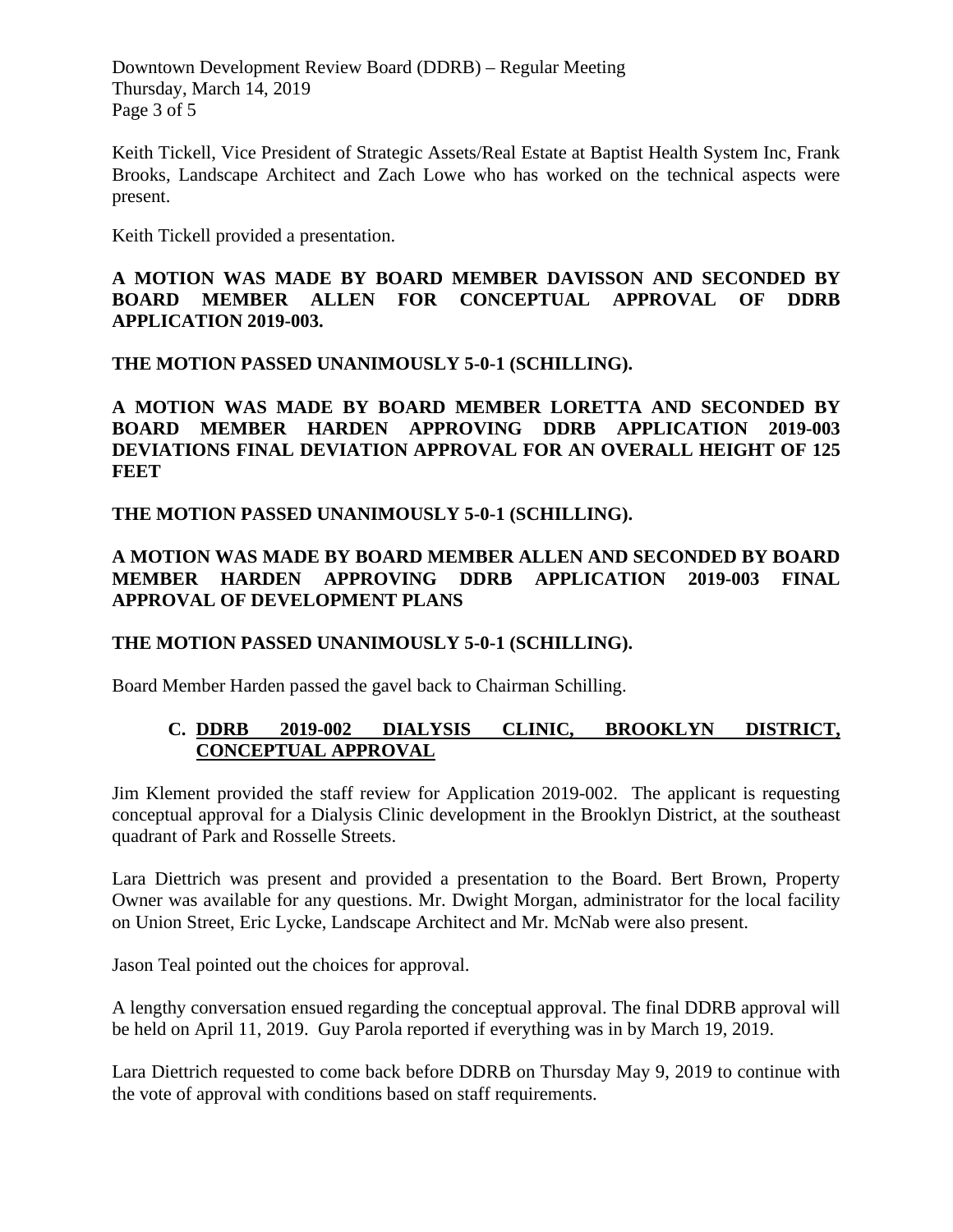### **A MOTION WAS MADE BY BOARD MEMBER DAVISSON AND SECONDED BY**

### **BOARD MEMBER DURDEN APPROVING DDRB APPLICATION 2019-003**

**1**. **The developer shall receive a deviation from Sec.** *656.361.16 Off-Street Parking overlay*  **to increase the permitted parking.**

*Note: There was lengthy discussion as to the design treatment of the interior parking surface that included but not limited to landscape islands and surface pavement treatment as well as support documentations for additional parking in an urban environment.*

**2. The developer shall receive a deviation from Sec. 6546.361.18 Transparency to reduce the transparency requirements for Park and Rosselle Street frontage.**

*Note: There was lengthy discussion as to architecture of the building being more urban in presentation as well as to the calculations for transparency.*

**3. The developer shall receive a deviation from Sec. 656.361.20** *Streetscape Design Standards* **to allow the development to provide alternative streetscape.** 

 *Note: There was lengthy discussion as to the urban streetscape along Park Street and traffic design and planning islands along Rosselle Street parking spaces.*

**4. The developer to clarify the design and provide urban theme to the set-back area along Park Street frontage. The space to minimize the green planting strip and include pavers and hardscape design.** 

*Note: There was lengthy discussion as to the urban / pedestrian engagement and treatment within the setback space between the building Park Street. There was no objection to the setback, rather the urban vs. suburban treatment.*

#### **THE MOTION PASSED 4-2- (Harden and Allen opposed)-0.**

Board Member Loretta inquired about the digital billboard in the southwest of Daily's Place.

- **III. INFORMATION ITEMS NONE**
- **IV. OLD BUSINESS** NONE
- **V. NEW BUSINESS** NONE
- **VI. PUBLIC COMMENTS** NONE